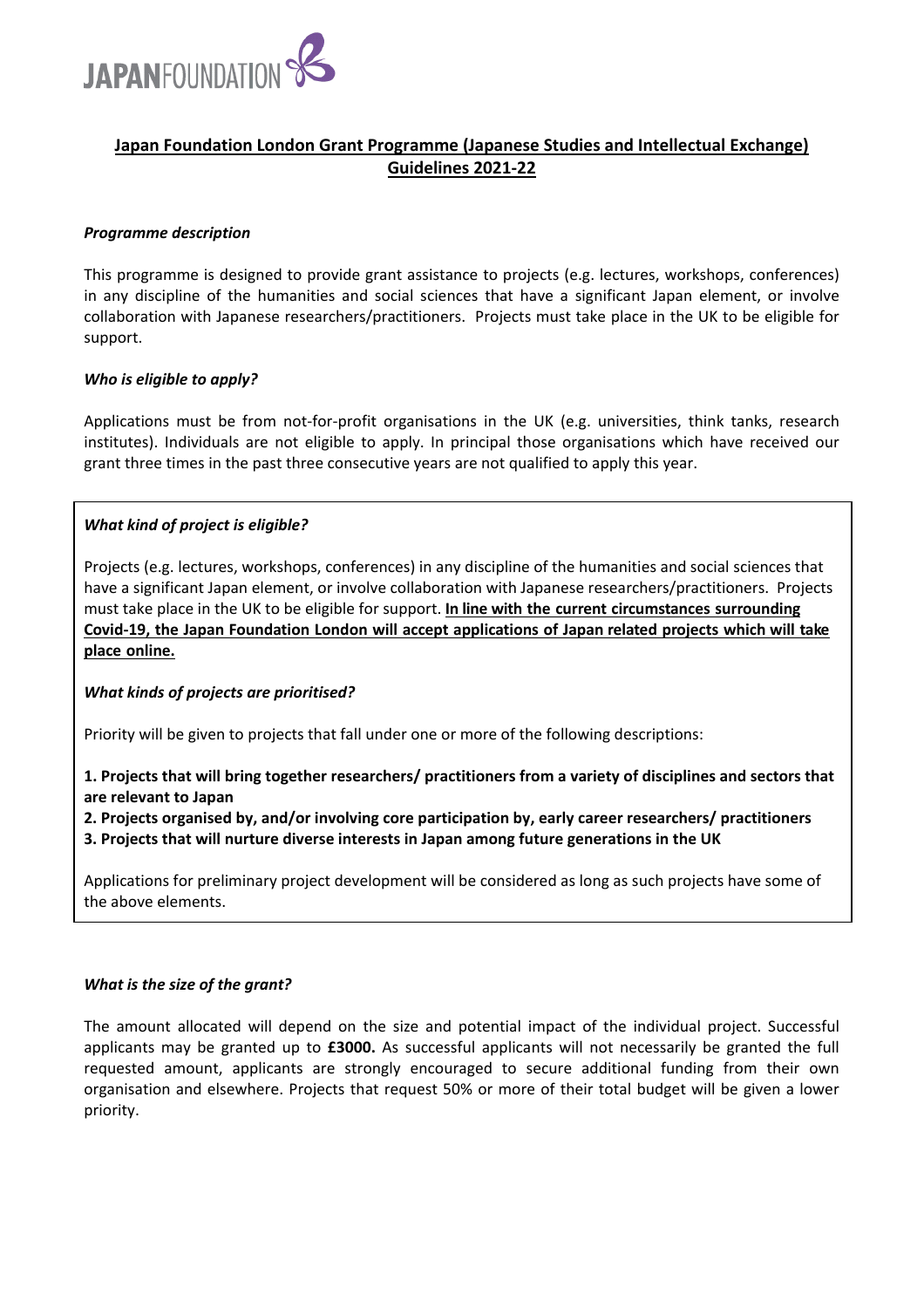## *What expenditure items does the grant cover?*

Only specific items such as travel expenses, honoraria, venue hire costs, printing/publicity, venue/equipment hire costs for online events (excluding online-conference subscription service fees such as zoom), etc. which are deemed to be essential in order to carry out the project. Please contact a member of staff to discuss what items our grant can cover before you apply. The grant cannot be used to cover catering costs. We cannot support any project which involves invited guest travel that goes against the travel advice and regulations set out by the UK government or the government of the departure/transit country of the guest. If your project involves guest travel, please be advised that we will review our decision 2 months before the commencement of your project, taking into account the most up to date travel advice issued, and subsequently we might withdraw our funding depending on the guidelines in place at the time.

## *Is there an application form?*

Yes. To request a form please contact the Japan Foundation London (contact details below). Please talk through the project and your eligibility with a member of staff before making a formal application.

## *Is there an application deadline?*

No, but applications must reach this office **at least two months** before the start of the project to enable us to assess the application in good time. We will try to give you our answer by post within 6 weeks after receiving your application, although please note that it may take longer to get back to you.

#### *What other information/documents are needed?*

You will be asked to provide a full budget proposal at the time of application and you may be required to provide information about your organisation. The application form must also be authorised with the signature of a senior member of staff at your organisation (e.g. Head of Department at a university). A CV must be provided for the Project Organiser, in addition to CVs for any participants whose participation expenses form part of the grant request. A detailed itinerary for any events or project elements covered by the grant request should also be submitted.

#### *When and how is the grant paid?*

The grant is paid by cheque or BACS to the applying organisation's bank account in the UK, only upon project completion and upon receipt by the Japan Foundation of an acceptable Final Report, (this should include a Financial Report, and a Project Report). Objective proof of payment must be provided for every item covered by the Japan Foundation grant.

The Japan Foundation retains the right to refuse our support if, upon completion, the final project is found to differ from the contents of the application and/or the projects we gave support for are identified as illegally conducted, including any activities which might be held in breach of the Covid-19 regulations set out by the British government.